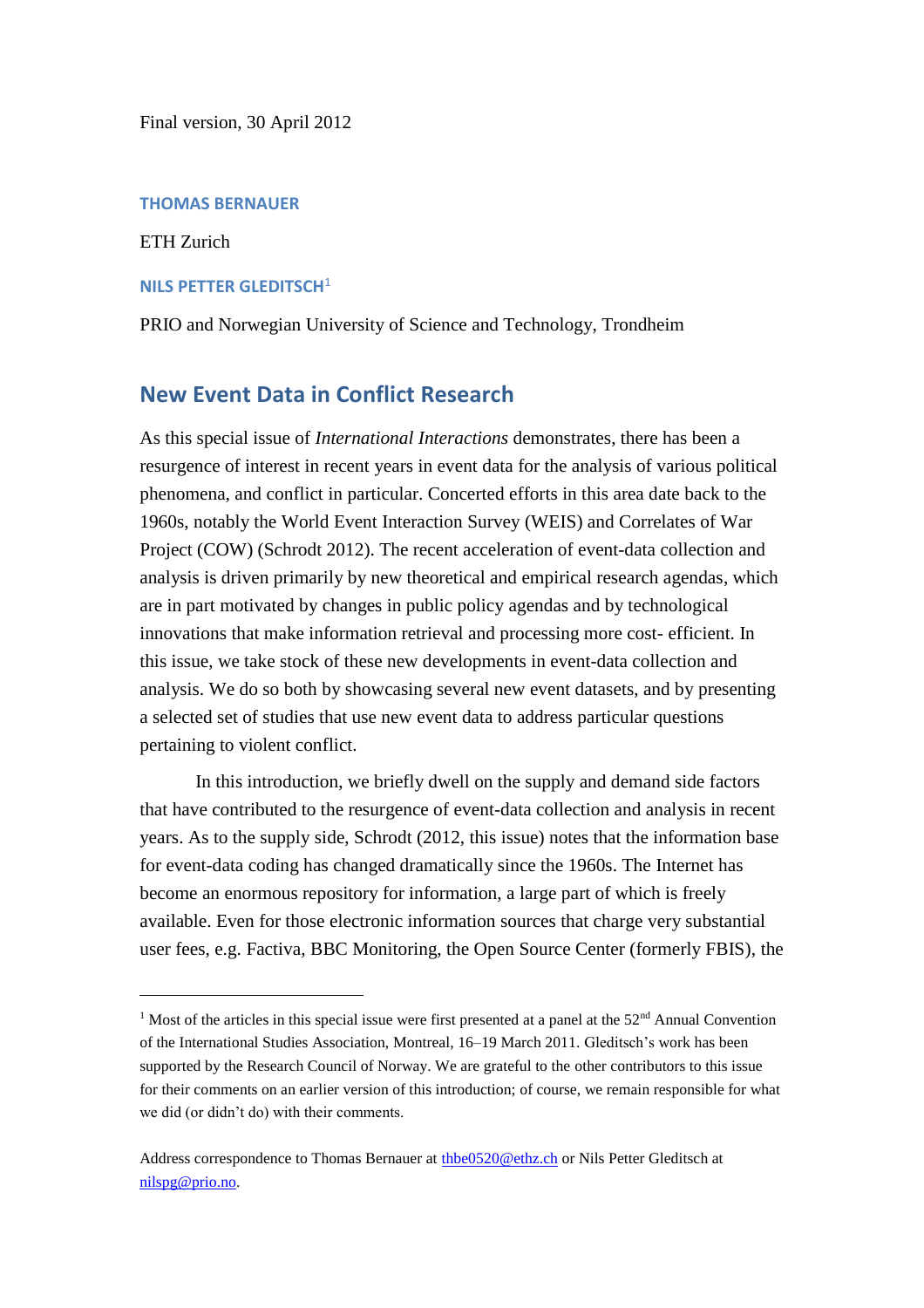costs pale in comparison to the age of non-digital information sources, when an army of assistants was needed merely to extract relevant information from micro-fiche or hard-copy archival sources.

While commercial considerations are likely to continue to stand in the way of free information access, the need for better event data has been recognized by many governments<sup>2</sup> as well as by international organizations and funding agencies. In some cases, event-data projects organized or funded by governments or international organizations have produced proprietary or classified data. Often, such data nevertheless eventually end up in the public domain. Many governments increasingly recognize the right of the public to be informed and Freedom of Information Acts give the public in some countries a legal tool for extracting information. Access to data can also be obtained by investigative journalism or by major information leaks such as WikiLeaks (cf. Linke, Witmer, and O'Loughlin 2012, this issue).

Finally, digital information sources allow not only for more cost-efficient retrieval and selection of relevant pieces of information, but also facilitate machinebased event-data coding. The digital area of event-data research is also beginning to reduce the costs of using more sophisticated approaches to separating relevant from irrelevant information, and for data coding per se. The KEDS project (Schrodt 2006), which has developed innovative coding schemes and methods for automated content analysis has played a pioneering role in this regard.

Governmental recognition for the need for more systematic information, including event data, can also be seen as a demand-side factor. For scholarly use of such data, arguably the most important factor motivating the recent resurgence of interest in event data is associated with changes in the nature of violent conflict and the associated research agendas. As a number of recent books have suggested (notably Goldstein 2011 and Pinker 2011), there has been a steady, if by no means linear, decline in violence, which can be observed in the long term, as well as in the comparatively short term of the period since World War II, or even the period since the end of the Cold War. Systematic research on war and peace for a long time focused mainly on interstate war, which seemed justified in view of the carnage of the two world wars. As Mueller (1989) was one of the first to observe, interstate wars have declined in numbers as well as severity in recent decades. Even with a much lower casualty threshold than in the traditional studies, the annual data collection of the Uppsala Conflict Data Project (UCDP) recorded only one interstate armed conflict in the period 2004–2010 (Themnér and Wallensteen 2011: 528).

 $\overline{a}$ 

2

<sup>&</sup>lt;sup>2</sup> An example is provided by the Political Instability Task Force (PITF), funded by the US Government (Goldstone et al. 2010).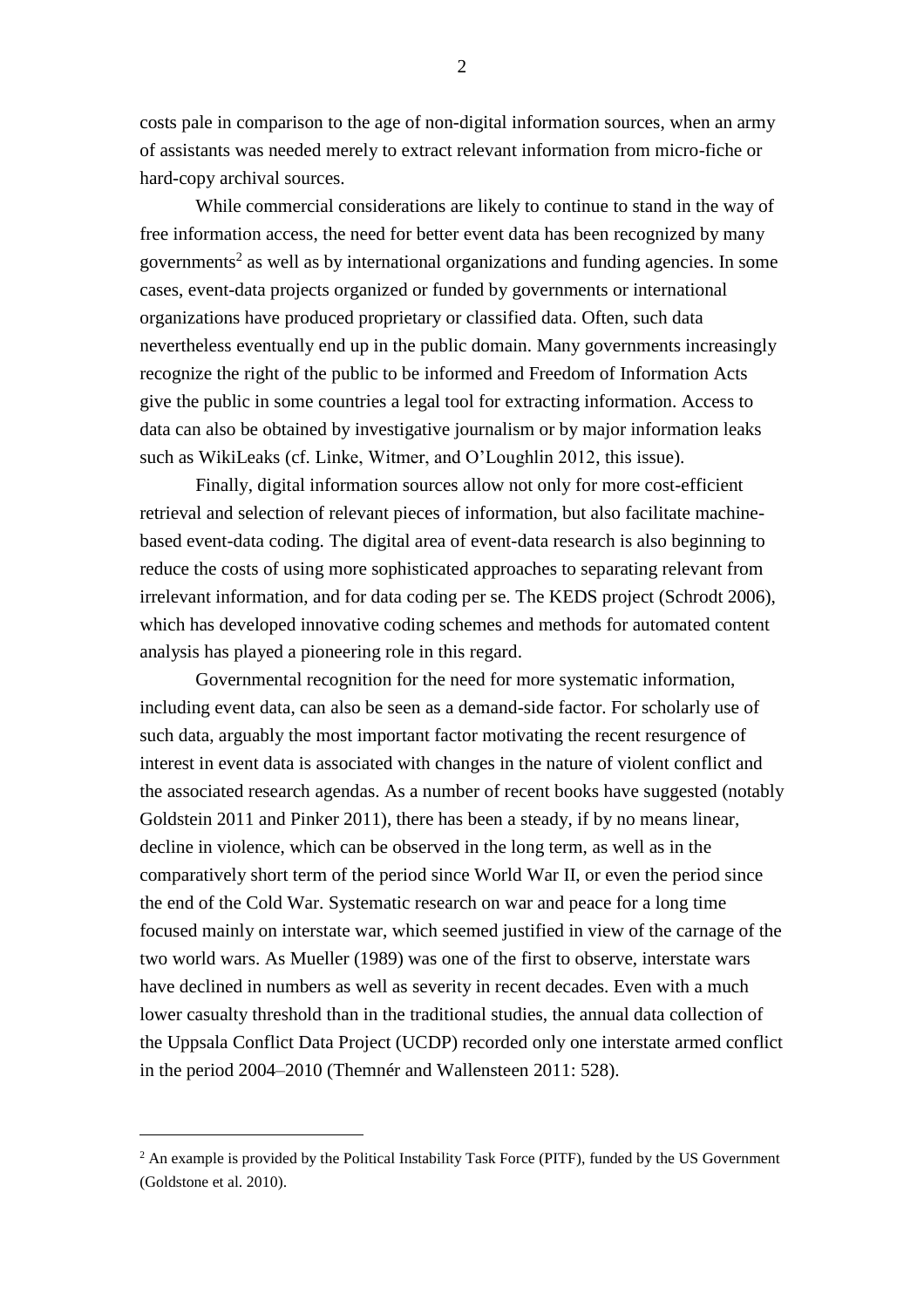Over the past few decades, much of the attention of conflict researchers has shifted to the study of civil war. The latter became more numerous during the Cold War, in part fueled by the emergence of many new and politically unstable states, in part by great-power proxy wars. However, since the peak in 1992 there has been a 30% decline in the number of on-going civil wars and the number of annual battlerelated casualties remains at an unprecedentedly low level. While major reversals can by no means be excluded, a study of factors associated with civil conflict in the past argues that these factors are also in decline (Hegre et al. 2013).

Partly because of the apparently declining occurrence and intensity of civil wars, researchers have increasingly expanded their research focus to include other forms of conflict, such as state repression and one-sided violence (Sullivan, Loyle, and Davenport 2012, Schneider, Bussmann, and Ruhe 2012, both this issue $3$ , urban violence (Urdal and Hoelscher 2012, this issue), as well as non-violent forms of conflict over water (Bernauer et al. 2012, this issue). Most of this violence is of relatively low intensity, compared to the major internationalized civil wars. Building on insights from WEIS and the Conflict and Peace Data Bank (COPDAB) project (Azar 1980), various new event-data projects have also included cooperative events in their data coding efforts (King and Lowe 2004; Wolf et al. 2004; Kalbhenn and Bernauer 2012; Bernauer et al. 2012, this issue).

In many recent projects geographical coverage has also become more diversified. Up to 1945, Europe was a major war arena. During the Cold War, politico-military tension was particularly high in Europe, but no interstate war erupted across the Iron Curtain and, with only a few exceptions, casualty numbers in Europe were low. For instance, the enduring conflict in Northern Ireland (Sullivan, Loyle, and Davenport 2012, this issue) never reached a very high level of severity. This positive trend was temporarily broken with the post-Cold War flare-up in violence in Europe following the break-up of the Soviet Union and the Yugoslav Federation. The article on Bosnia by Schneider, Bussmann, and Ruhe (2012, this issue) focuses on the most serious of these conflicts.

During the Cold War, three of the largest wars took place in East Asia (Chinese Civil War, Korean War, Vietnam War), which has since become remarkably free of armed conflict. South Asia, the Middle East, and Africa have since become the major arenas of armed international or domestic conflict. The articles by Salehyan et al. (2012, Africa), Urdal and Hoelscher (2012, Asia and Subsaharan Africa), Bernauer et al. (2012, the Mediterranean, Middle East, and the Sahel), Linke, Witmer, and O'Loughlin (2012, Iraq), Sullivan, Loyle, and Davenport (2012,

 $\overline{a}$ 

<sup>&</sup>lt;sup>3</sup> Following in the footsteps of Feierabend, Feierabend, and Nesvold (1973), Rummel (1994), and many others.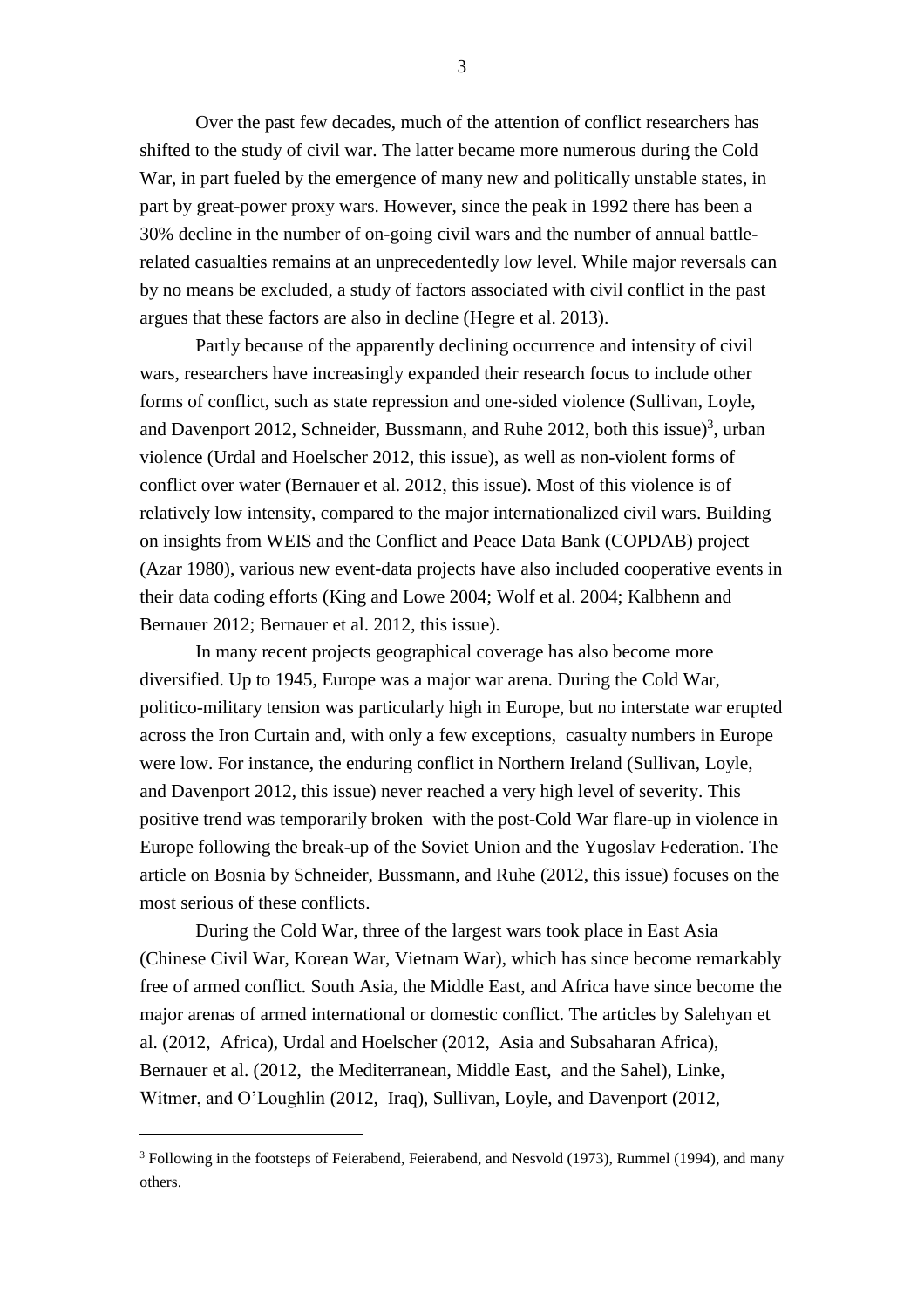Northern Ireland), Schneider, Bussmann, and Ruhe (2012, Bosnia), and Raleigh (2012, Africa) reflect the diversified geographical orientation of recent event-data research. However, as event-data studies increasingly focus on particular geographic areas, they also become more dependent on reporting from places which traditionally have been of marginal interest to international media and hence are covered less regularly and reliably. Several articles in this special issue are representative of innovative approaches that have been developed to cope with these difficulties (e.g. Chojnacki et al. 2012, this issue). One particularly noteworthy feature of several of the new datasets presented in this special issue is that they offer geo-referenced coding of events (e.g. Salehyan et al. 2012; Bernauer et al. 2012; Raleigh 2012), even if the main trend towards a decline on global violence is not contradicted. Such georeferencing allows researchers to either control for spatial clustering effects of events, or (even better) develop spatially-oriented and more fine-grained explanations of the phenomenon of interest.

We have organized the ordering of the articles in this special issue according to a very simple logic. We start with articles that mainly present new datasets, then move on to articles that examine determinants of individual conflicts or countries in depth, and end with articles that focus on determinants of conflicts world-wide. Most of the articles in the last two categories also present new datasets.

## *New datasets*

Salehyan et al. (2012) present the Social Conflict in Africa Database (SCAD). This dataset offers information on different forms of social and political unrest in Africa, including, for instance, protests, riots, strikes, government repression, and communal violence from 1990–2010. The data are geo-referenced and characterize these events in terms of time, actors, intensity, and other attributes.

Chojnacki et al. (2012) present the Event Data on Conflict and Security dataset (EDACS). Like the other new datasets presented in this special issue, the EDACS dataset is geo-referenced. This article includes an extensive discussion of challenges in geo-referenced event-data coding and ways and means by which the EDACS project has addressed these challenges.

Bernauer et al. (2012) provide an exampe of a growing number of event-data projects that involve issue coding. The WARICC (Water-Related Intrastate Conflict and Cooperation) dataset covers 35 countries in the Mediterranean, the Middle East, and the Sahel between 1997 and 2009.

## *In-depth studies of individual conflicts or countries*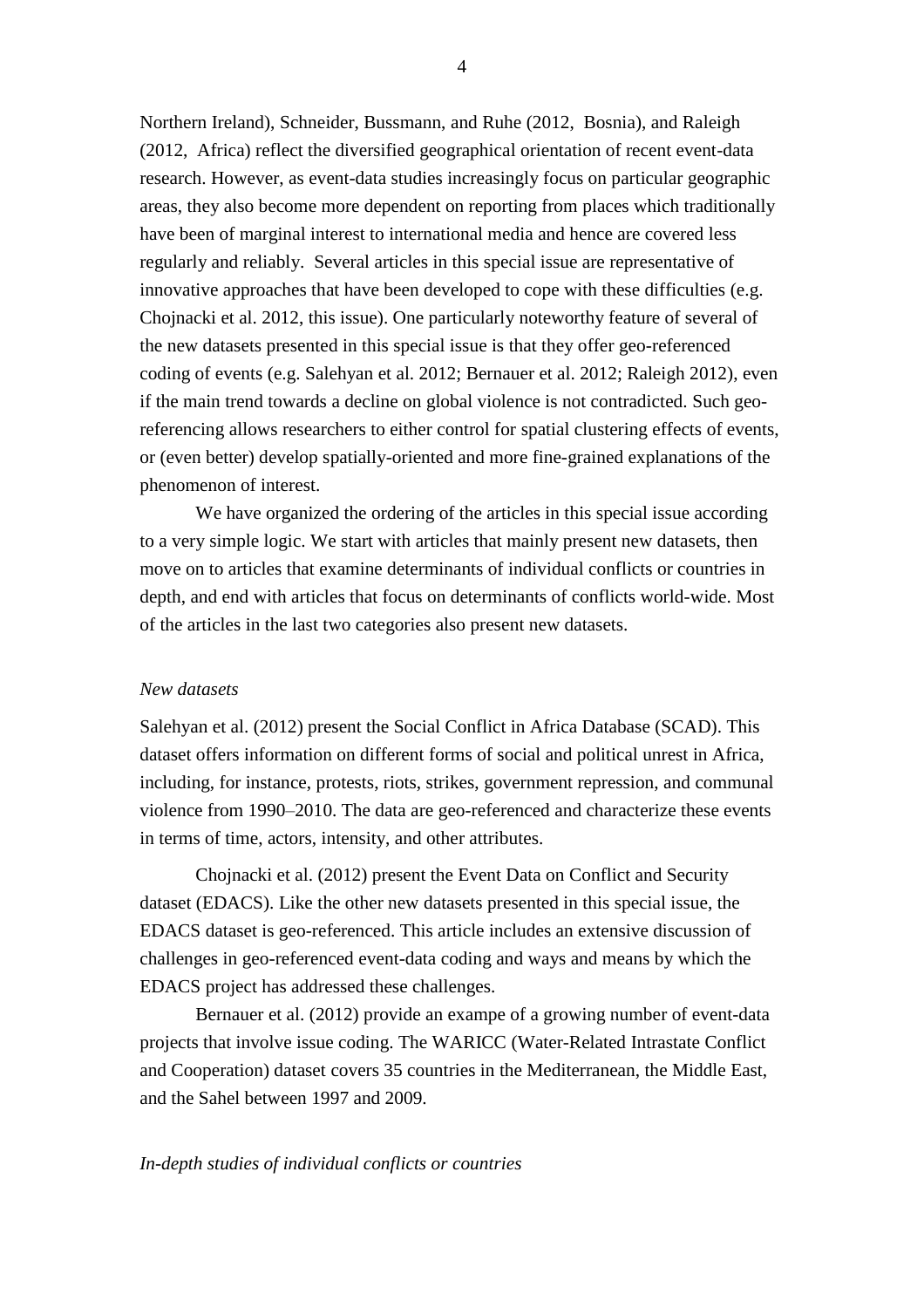Linke, Witmer, and O'Loughlin (2012) study insurgent-coalition interaction in Iraq based on war logs published on WikiLeaks for the years 2004–2009. They seek to account for the dynamics of insurgency based on a spatio-temporal model of reciprocity that also considers such effects contingent on majority ethnic region, urban and non-urban location, and district income.

Sullivan, Loyle, and Davenport (2012) examine how state repression influences political dissent, contingent on when repression occurs. The analysis uses new event data on the "Troubles" in Northern Ireland in 1968–1974 to study whether repression (contingent on past increases or decreases in repression) increase the level of dissident action.

Schneider, Bussmann, and Ruhe (2012) study the determinants of one-sided violence, focusing on the extent to which such violence is driven by retaliation (which frequently materializes in the form of retaliation against civilians, developments on the battlefield, or behavior of international actors. This analysis is based on the Konstanz One-Sided Violence Event Dataset (KOSVED) and other sources.

### *Regional to global conflict studies*

Urdal and Hoelscher (2012) use a new event dataset on urban violence in 55 major cities in Asia and sub-Saharan Africa for the 1960–2009 period. This dataset offers information both on non-violent (e.g. demonstrations and strikes) and violent political actions (e.g. riots, terrorism, armed conflict). They explore a wide range of potential determinants of urban social unrest, for instance income, economic inequality, and youth bulges.

Raleigh (2012) uses the Armed Conflict and Location Dataset (ACLED) to examine where and when violence against civilians occurs within civil wars , in developing countries. She explores a wide range of determinants of timing and location of such violence, including accessibility of targets of violence, characteristics of the attacker, the geography of frontlines in a conflict, or the strength of a violent group relative to its competitors.

The article by Kreutz (2012) focuses on whether natural disasters can facilitate conflict resolution. His argument is that governments are likely to be more interested in making concessions to separatist challengers (and thus to end armed hostilities) when exposed to strong public demands for disaster relief, the assumption being that ending hostilities makes it easier to deliver such relief. To test this hypothesis, he uses data on new negotiations, ceasefires, and peace agreements in civil war from 1990– 2004.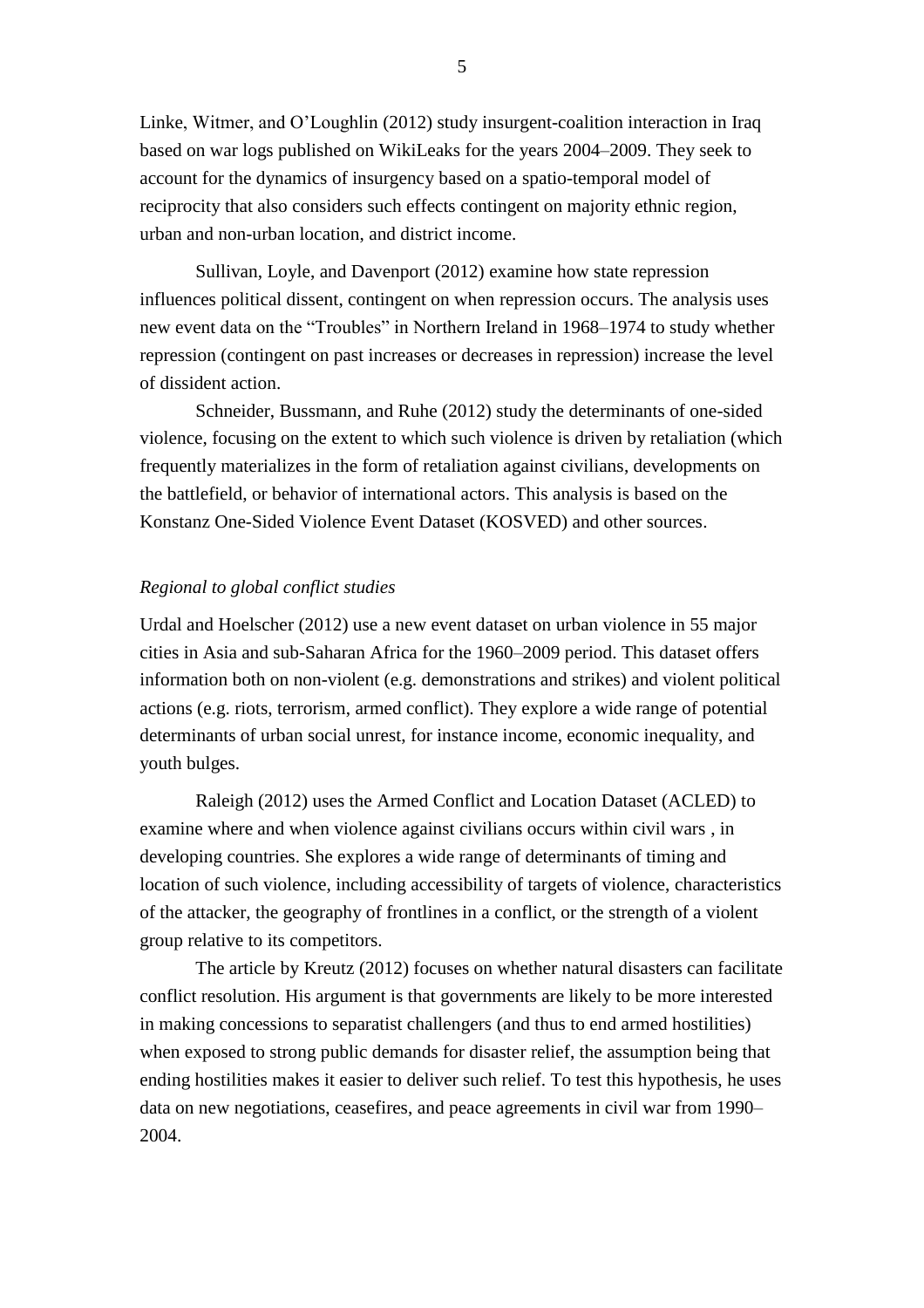The special issue ends with a wide-ranging review by Schrodt (2012), which examines the drivers of the recent renaissance in the development of political event datasets. He concentrates mainly on technological changes (which we dubbed above as the supply-side factors), discusses the departure of new event-data projects from the initially state-centric focus, reviews major new initiatives in this area, highlights the increased institutional support for large-scale event-data projects, points to the remaining challenges in event-data coding, and also sketches potential solutions to some of these challenges, e.g. use of open-source natural language processing tools, standardization of coding taxonomies, and near-real-time coding systems.

The set of articles published in this issue is by no means exhaustive.<sup>4</sup> However, we believe that these articles are representative of some general trends in the field of events data collection and analysis. As the digitalization of information continues to grow and technologies and methods for information retrieval and coding improve, events-data analysis is likely to further expand its already strong position in the study of cooperative and conflictive interactions within and between states.

### **References**

 $\overline{a}$ 

- Azar, Edward E. (1980) The Conflict and Peace Data-Bank (COPDAB) Project. Journal of Conflict Resolution 24(1):143–152.
- Bernauer, Thomas, Tobias Böhmelt, Halvard Buhaug, Nils Petter Gleditsch, Theresa Tribaldos, Eivind Berg Weibust, and Gerdis Wischnath. (2012) Water-related Intrastate Conflict and Cooperation (WARICC): A New Event Dataset. International Interactions 38(5):000–000.
- Chojnacki, Sven, Christian Ickler, Michael Spies, and John Wiesel. (2012) Event Data on Armed Conflict and Security: New Perspectives, Old Challenges, and Some Solutions. International Interactions 38(5):000–000.Feierabend, Ivo K., Rosalind L. Feierabend, and Betty A. Nesvold. (1973) The Comparative Study of Revolution and Violence. Comparative Politics 5(3):393–424.
- Goldstein, Joshua S. (2011) Winning the War on War: The Decline of Armed Conflict Worldwide. New York: Dutton.
- Goldstone, Jack A., Robert H. Bates, David L. Epstein, Ted Robert Gurr, Michael B. Lustik, Monty G. Marshall, Jay Ulfelder, and Mark Woodward. (2010) A

<sup>4</sup> For a recent article using Twitter messages to analyze the short-term dynamics 2008–2009 Gaza Conflict, see Zeitzoff (2011).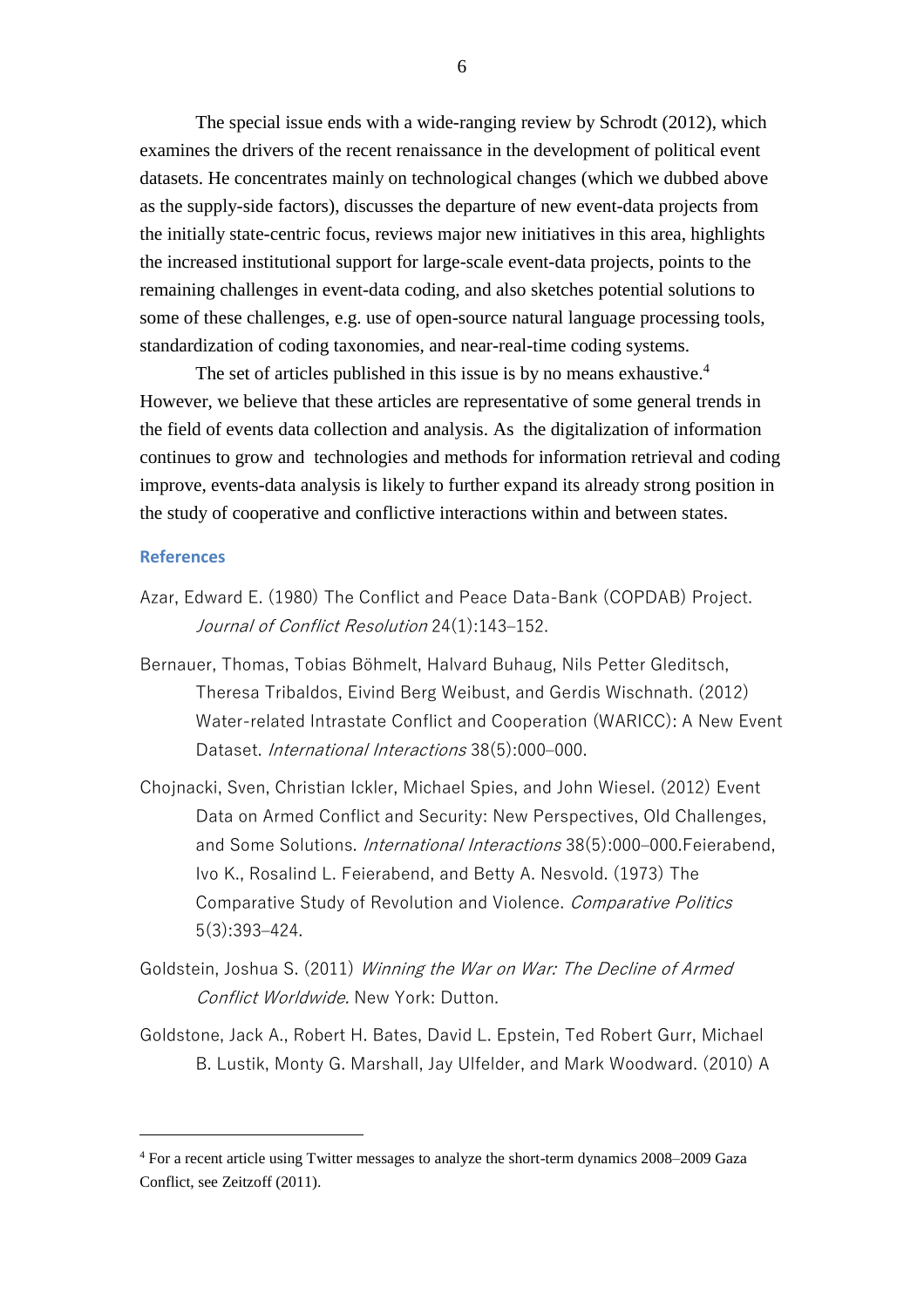Global Model for Forecasting Political Instability). American Journal of Political Science 50(1):190–208.

- Hegre, Håvard, Joakim Karlsen, Håvard Mokleiv Nygård, Håvard Strand, and Henrik Urdal. (2013) Predicting Armed Conflict, 2011—2050, International Studies Quarterly, forthcoming; [http://folk.uio.no/hahegre/Papers/PredictionISQ\\_Final.pdf.](http://folk.uio.no/hahegre/Papers/PredictionISQ_Final.pdf)
- Kalbhenn, Anna, and Thomas Bernauer. (2011) A New Events Data Set on International Water Conflict and Cooperation. ETH Zurich, manuscript.
- King, Gary, and Will Lowe. (2004) An Automated Information Extraction Tool for International Conflict Data with Performance as Good as Human Coders: A Rare Events Evaluation Design. International Organization 57(3):617–642.
- Kreutz, Joakim. (2012) From Tremors to Talks: Do Natural Disasters Produce Ripe Moments for Resolving Separatist Conflicts? International Interactions 38(5):000–000.
- Linke, Andrew M., Frank D. W. Witmer, and John O'Loughlin. (2012) Space-time Granger Analysis of the War in Iraq: A Study of Coalition and Insurgent Action-reaction. International Interactions 38(5):000–000.
- Mueller, John. (1989) Retreat from Doomsday: The Obsolescence of Major War. New York: Basic Books.
- Pinker, Steven. (2011) The Better Angels of Our Nature. New York: Viking.
- Raleigh, Clionadh. (2012) Violence against Civilians: A Disaggregated Analysis. International Interactions 38(5):000–000.
- Rummel, Rudolph J. (1994) Power, Genocide, and Mass Murder. Journal of Peace Research 31(1): 1–10.
- Salehyan, Idean, Cullen S. Hendrix, Jesse Hamner, Christina Case, Christopher Linebarger, Emily Stull, Jennifer Williams, Kaiba White, and Sarah Williams. (2012) Social Conflict in Africa: A New Database. *International* Interactions 38(5):000–000.
- Schneider, Gerald, Margit Bussmann, and Constantin Ruhe. (2012) The Dynamics of Mass Killings: Testing Time-Series Models of One-Sided Violence in the Bosnian Civil War. International Interactions 38(5):000– 000.
- Schrodt, Philip A. (2006) Twenty Years of the Kansas Event Data System Project. Political Methodologist 14(1):2–8.